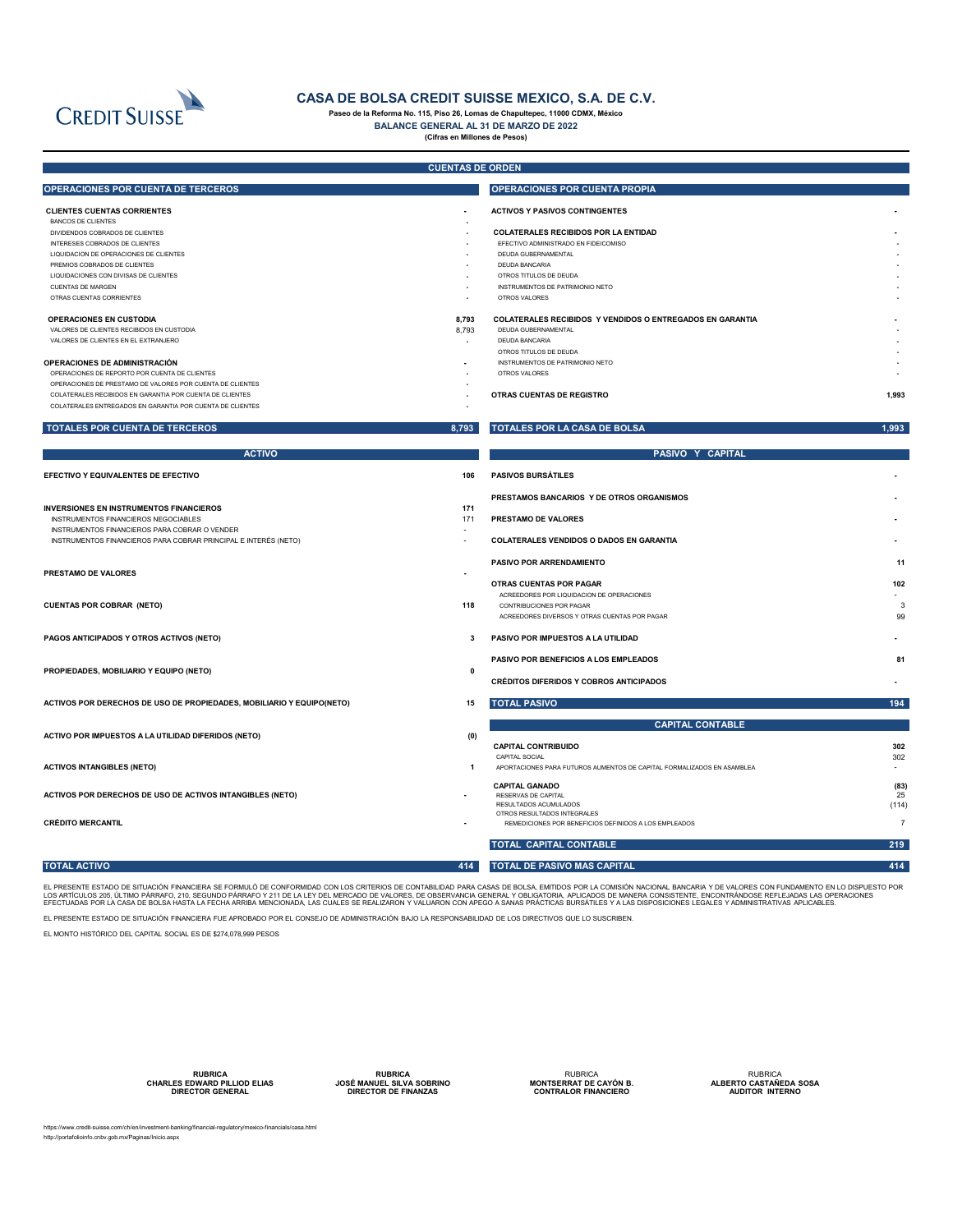

# **CASA DE BOLSA CREDIT SUISSE MEXICO, S.A. DE C.V.**

**Paseo de la Reforma No. 115, Piso 26, Lomas de Chapultepec, 11000 CDMX, México ESTADO DE RESULTADOS INTEGRAL DEL 1 DE ENERO AL 31 DE MARZO DE 2022 (Cifras en Millones de Pesos)**

| <b>COMISIONES Y TARIFAS COBRADAS</b><br><b>COMISIONES Y TARIFAS PAGADAS</b><br><b>INGRESOS POR ASESORIA FINANCIERA</b>           | 40<br>8        |
|----------------------------------------------------------------------------------------------------------------------------------|----------------|
| <b>RESULTADO POR SERVICIOS</b>                                                                                                   | 32             |
| UTILIDAD POR COMPRA VENTA<br>PERDIDA POR COMPRA VENTA                                                                            |                |
| <b>INGRESOS POR INTERESES</b><br><b>GASTOS POR INTERESES</b>                                                                     | 3<br>O         |
| <b>RESULTADO POR VALUACION A VALOR RAZONABLE</b><br>RESULTADO POR POSICION MONETARIA NETO (MARGEN FINANCIERO POR INTERMEDIACION) | 0              |
| <b>MARGEN FINANCIERO POR INTERMEDIACION</b>                                                                                      | 3 <sup>1</sup> |
| OTROS INGRESOS (EGRESOS) DE LA OPERACIÓN<br><b>GASTOS DE ADMINISTRACION Y PROMOCION</b>                                          | (1)<br>48      |
| <b>RESULTADO DE LA OPERACION</b>                                                                                                 | (15)           |
| <b>PARTICIPACION EN EL RESULTADO NETO DE OTRAS ENTIDADES</b>                                                                     |                |
| RESULTADO ANTES DE IMPUESTOS A LA UTILIDAD                                                                                       | (15)           |
| <b>IMPUESTOS A LA UTILIDAD</b>                                                                                                   |                |
| <b>RESULTADO DE OPERACIONES CONTINUAS</b>                                                                                        | (15)           |
| OPERACIONES DISCONTINUADAS                                                                                                       |                |
| <b>RESULTADO NETO</b>                                                                                                            | (15)           |
| <b>OTROS RESULTADOS INTEGRALES</b><br><b>REMEDICIÓN DE BENEFICIOS DEFINIDOS A LOS EMPLEADOS</b>                                  |                |

| ∣ RESULTADO INTEGRAL∣                                         | (15) |
|---------------------------------------------------------------|------|
|                                                               |      |
| <b>RESULTADO NETO ATRIBUIBLE A PARTICIPACIÓN CONTROLADORA</b> | (15) |
|                                                               |      |
| RESULTADO INTEGRAL ATRIBUIBLE A PARTICIPACIÓN CONTROLADORA    | (15) |
|                                                               |      |

EL PRESENTE ESTADO DE RESULTADO INTEGRAL SE FORMULÓ DE CONFORMIDAD CON LOS CRITERIOS DE CONTABILIDAD PARA CASAS DE BOLSA, EMITIDOS POR LA COMISIÓN NACIONAL BANCARIA Y DE VALORES CON FUNDAMENTO EN LO DISPUESTO POR LOS ARTÍCULOS 205, ÚLTIMO PÁRRAFO, 210, SEGUNDO PÁRRAFO Y 211 DE LA LEY DEL MERCADO DE VALORES, DE OBSERVANCIA GENERAL Y OBLIGATORIA, APLICADOS DE MANERA CONSISTENTE, ENCONTRÁNDOSE REFLEJADOS TODOS LOS INGRESOS Y EGRESOS DERIVADOS DE LAS OPERACIONES EFECTUADAS POR LA CASA DE BOLSA DURANTE EL PERÍODO ARRIBA MENCIONADO, LAS CUALES SE REALIZARON Y VALUARON CON APEGO A SANAS PRÁCTICAS BURSÁTILES Y A LAS DISPOSICIONES LEGALES Y ADMINISTRATIVAS APLICABLES.

EL PRESENTE ESTADO DE RESULTADO INTEGRAL FUE APROBADO POR EL CONSEJO DE ADMINISTRACIÓN BAJO LA RESPONSABILIDAD DE LOS DIRECTIVOS QUE LO SUSCRIBEN.

RUBRICA **CHARLES EDWARD PILLIOD ELIAS DIRECTOR GENERAL**

RUBRICA **JOSÉ MANUEL SILVA SOBRINO ESPACIO ESPACIO DIRECTOR DE FINANZAS**

RUBRICA **MONTSERRAT DE CAYÓN B. CONTRALOR FINANCIERO**

RUBRICA **ALBERTO CASTAÑEDA SOSA AUDITOR INTERNO**

https://www.credit-suisse.com/ch/en/investment-banking/financial-regulatory/mexico-financials/casa.html http://portafolioinfo.cnbv.gob.mx/Paginas/Inicio.aspx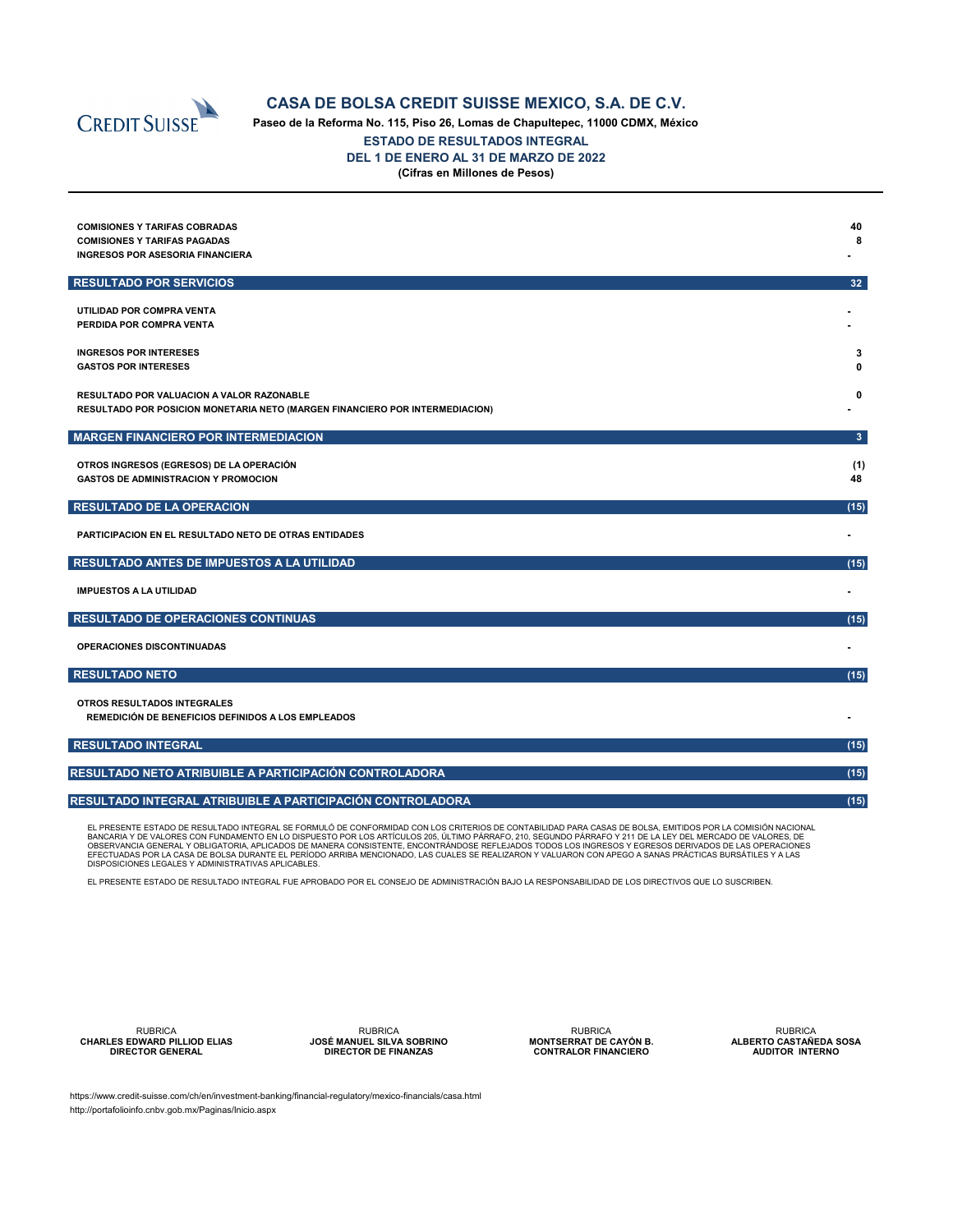|                                                                                                                                                                                                                                                                                                                                                   |                       | <b>CAPITAL CONTRIBUIDO</b>                                                                                                             |                                                       | <b>CAPITAL GANADO</b>                |                                        |                                                                                        |                                                           |                                         |
|---------------------------------------------------------------------------------------------------------------------------------------------------------------------------------------------------------------------------------------------------------------------------------------------------------------------------------------------------|-----------------------|----------------------------------------------------------------------------------------------------------------------------------------|-------------------------------------------------------|--------------------------------------|----------------------------------------|----------------------------------------------------------------------------------------|-----------------------------------------------------------|-----------------------------------------|
| <b>CONCEPTO</b>                                                                                                                                                                                                                                                                                                                                   | <b>CAPITAL SOCIAL</b> | <b>APORTACIONES PARA</b><br><b>FUTUROS AUMENTOS</b><br><b>DE CAPITAL</b><br><b>FORMALIZADAS POR</b><br>SU ÓRGANO DE<br><b>GOBIERNO</b> | <b>PRIMA EN</b><br><b>VENTA DE</b><br><b>ACCIONES</b> | <b>RESERVAS DE</b><br><b>CAPITAL</b> | <b>RESULTADOS</b><br><b>ACUMULADOS</b> | <b>REMEDICIONES</b><br><b>BENEFICIOS</b><br><b>DEFINIDOS A LOS</b><br><b>EMPLEADOS</b> | <b>EFECTO</b><br><b>ACUMULADO POR</b><br><b>INVERSIÓN</b> | <b>TOTAL CAPITAL</b><br><b>CONTABLE</b> |
|                                                                                                                                                                                                                                                                                                                                                   |                       |                                                                                                                                        |                                                       |                                      |                                        |                                                                                        |                                                           |                                         |
| SALDOS AL 31 DE DICIEMBRE DE 2021                                                                                                                                                                                                                                                                                                                 | 302                   |                                                                                                                                        |                                                       | 25                                   | (99)                                   |                                                                                        |                                                           | 235                                     |
| AJUSTES RETROSPECTIVOS POR CAMBIOS CONTABLES<br>AJUSTES RETROSPECTIVOS POR CORRECCION DE ERRORES                                                                                                                                                                                                                                                  |                       |                                                                                                                                        |                                                       |                                      |                                        |                                                                                        |                                                           |                                         |
| SALDOS AL 1 DE ENERO DE 2022 AJUSTADOS                                                                                                                                                                                                                                                                                                            | 302                   |                                                                                                                                        |                                                       | 25                                   | (99)                                   | $\overline{7}$                                                                         |                                                           | 235                                     |
| <b>MOVIMIENTOS DE LOS PROPIETARIOS</b><br><b>SUSCRIPCIÓN DE ACCIONES</b><br><b>APORTACIONES DE CAPITAL</b><br><b>REEMBOLSOS DE CAPITAL</b><br><b>DECRETO DE DIVIDENDOS</b><br>CAPITALIZACIÓN DE OTROS CONCEPTOS DEL CAPITAL CONTABLE<br>TOTAL POR MOVIMIENTOS DE LOS PROPIETARIOS<br><b>MOVIMIENTOS DE RESERVAS</b><br><b>RESERVAS DE CAPITAL</b> |                       |                                                                                                                                        |                                                       |                                      |                                        |                                                                                        |                                                           |                                         |
| TOTAL POR MOVIMIENTOS DE RESERVAS                                                                                                                                                                                                                                                                                                                 |                       |                                                                                                                                        |                                                       |                                      |                                        |                                                                                        |                                                           |                                         |
| <b>RESULTADOS INTEGRAL</b><br><b>RESULTADO NETO</b><br><b>OTROS RESULTADOS INTEGRALES:</b><br>REMEDICIONES DE BENEFICIOS DEFINIDOS A LOS EMPLEADOS<br>EFECTO ACUMULADO POR CONVERSIÓN<br><b>RESULTADO POR TENENCIA DE ACTIVOS NO MONETARIOS</b><br>PARTICIPACIÓN EN ORI DE OTRAS ENTIDADES                                                        |                       |                                                                                                                                        |                                                       |                                      | (15)                                   |                                                                                        |                                                           | (15)                                    |
| TOTAL DE MOVIMIENTOS EN EL RESULTADO INTEGRAL                                                                                                                                                                                                                                                                                                     |                       |                                                                                                                                        |                                                       |                                      | (15)                                   |                                                                                        |                                                           | (15)                                    |
| SALDOS AL 31 DE MARZO DE 2022                                                                                                                                                                                                                                                                                                                     | 302                   |                                                                                                                                        |                                                       | 25                                   | (114)                                  |                                                                                        |                                                           | <b>220</b>                              |

"EL PRESENTE ESTADO DE VARIACIONES EN EL CAPITAL CONTABLE SE FORMULO DE CONFORMIDAD CON LOS CRITERIOS DE CONTABILIDAD PARA CASAS DE BOLSA, EMITIDOS POR LA COMISION NACIONAL BANCARIA Y DE VALORES CON FUNDAMENTO EN LO DISPUE PÀRRAFO Y 211 DE LA LEY DEL MERCADO DE VALORES, DE OBSERVANCIA GENERAL Y OBLIGATORIA, APLICADOS DE MANERA CONSISTENTE, ENCONTRÀNDOSE REFLEJADOS TODOS LOS MOVIMIENTOS EN LAS CUENTAS DE CAPITAL CONTABLE DERIVADOS DE LAS OPER PERÍODO ARRIBA MENCIONADO, LAS CUALES SE REALIZARON Y VALUARON CON APEGO A SANAS PRÁCTICAS BURSÁTILES Y A LAS DISPOSICIONES LEGALES Y ADMINISTRATIVAS APLICABLES.

https://www.credit-suisse.com/ch/en/investment-banking/financial-regulatory/mexico-financials/casa.html http://portafolioinfo.cnbv.gob.mx/Paginas/Inicio.aspx



RUBRICA **JOSÉ MANUEL SILVA SOBRINO DIRECTOR DE FINANZAS JOSE MANUEL SILVA SOBRINO** 



# **CASA DE BOLSA CREDIT SUISSE MEXICO, S.A. DE C.V.**

Paseo de la Reforma No. 115, Piso 26, Lomas de Chapultepec, 11000 CDMX, México **ESTADO DE VARIACIONES EN EL CAPITAL CONTABLE DEL 1 DE ENERO AL 31 DE MARZO DE 2022** (Cifras en Pesos)

EL PRESENTE ESTADO DE VARIACIONES EN EL CAPITAL CONTABLE FUE APROBADO POR EL CONSEJO DE ADMINISTRACIÓN BAJO LA RESPONSABILIDAD DE LOS DIRECTIVOS QUE LO SUSCRIBEN".

RUBRICA **CHARLES EDWARD PILLIOD ELIAS DIRECTOR GENERAL**

RUBRICA **MONTSERRAT DE CAYÓN B. CONTRALOR FINANCIERO**

RUBRICA **ALBERTO CASTAÑEDA SOSA AUDITOR INTERNO**